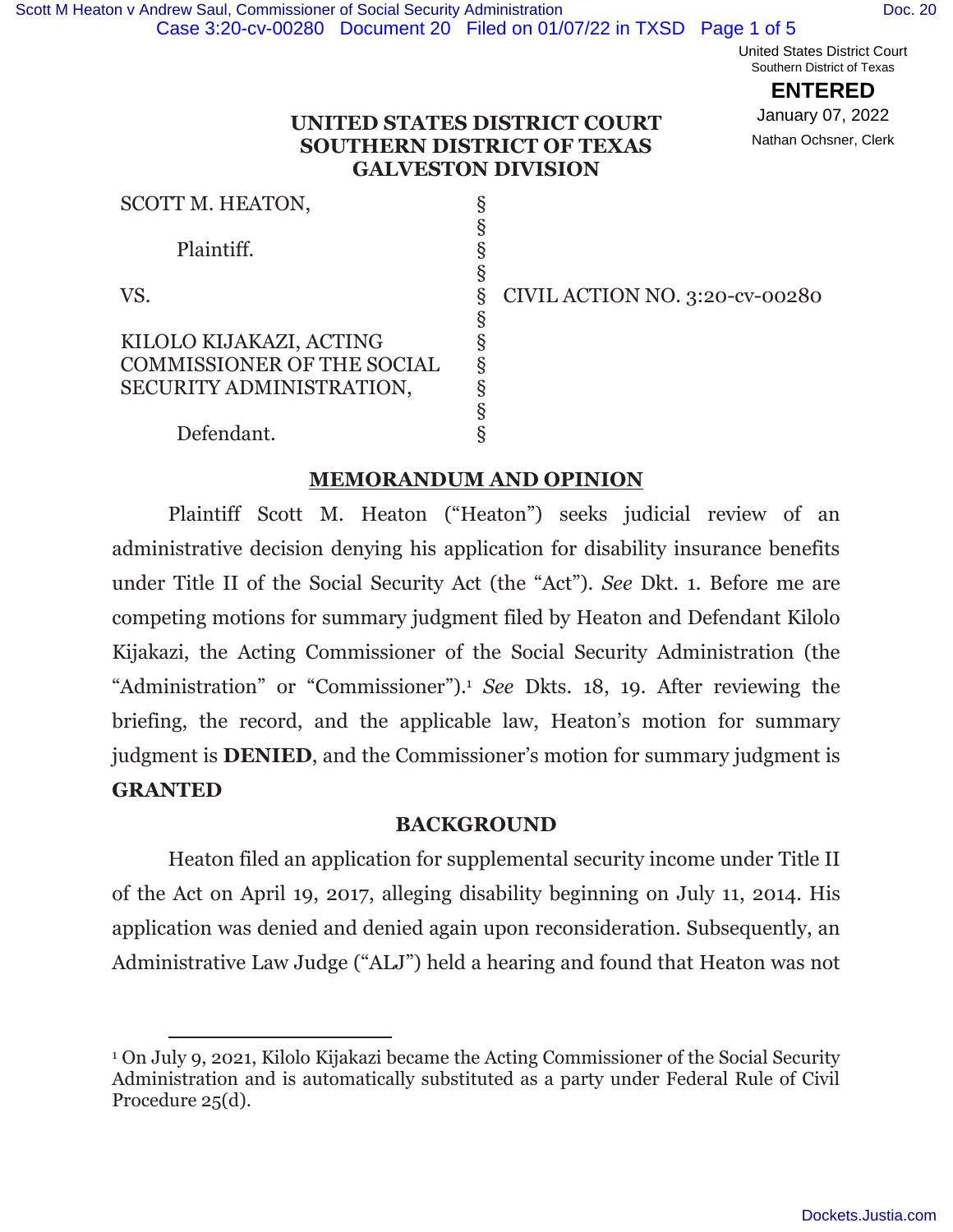disabled. Heaton filed an appeal with the Appeals Council. The Appeals Council denied review, making the ALJ's decision final and ripe for judicial review.

# **APPLICABLE LAW**

The standard of judicial review for disability appeals is provided in 42 U.S.C. § 405(g). Courts reviewing the Commissioner's denial of social security disability applications limit their analysis to (1) whether the Commissioner applied the proper legal standards, and (2) whether the Commissioner's factual findings are supported by substantial evidence. *See Estate of Morris v. Shalala*, 207 F.3d 744, 745 (5th Cir. 2000). Addressing the evidentiary standard, the Fifth Circuit has explained:

Substantial evidence is that which is relevant and sufficient for a reasonable mind to accept as adequate to support a conclusion; it must be more than a scintilla, but it need not be a preponderance. It is the role of the Commissioner, and not the courts, to resolve conflicts in the evidence. As a result, [a] court cannot reweigh the evidence, but may only scrutinize the record to determine whether it contains substantial evidence to support the Commissioner's decision. A finding of no substantial evidence is warranted only where there is a conspicuous absence of credible choices or no contrary medical evidence.

*Ramirez v. Colvin*, 606 F. App'x 775, 777 (5th Cir. 2015) (cleaned up). Judicial review is limited to the reasons relied on as stated in the ALJ's decision, and *post hoc* rationalizations are not to be considered. *See SEC v. Chenery Corp.*, 332 U.S. 194, 196 (1947).

 Under the Act, "a claimant is disabled only if she is incapable of engaging in any substantial gainful activity." *Anthony v. Sullivan*, 954 F.2d 289, 293 (5th Cir. 1992) (cleaned up). The ALJ uses a five-step approach to determine if a claimant is disabled, including:

(1) whether the claimant is presently performing substantial gainful activity; (2) whether the claimant has a severe impairment; (3) whether the impairment meets or equals a listed impairment; (4) whether the impairment prevents the claimant from doing past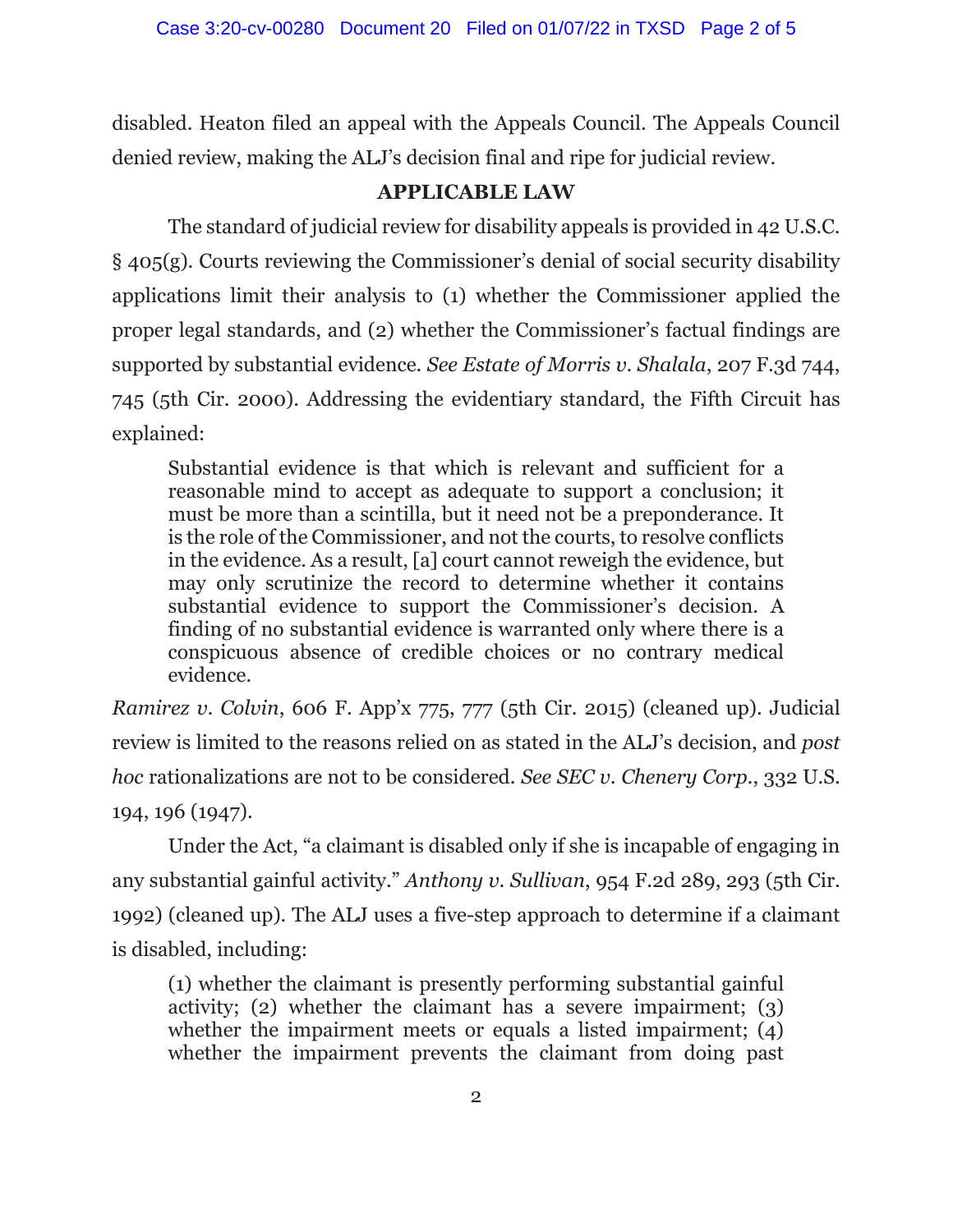relevant work; and (5) whether the impairment prevents the claimant from performing any other substantial gainful activity.

*Salmond v. Berryhill*, 892 F.3d 812, 817 (5th Cir. 2018) (quoting *Kneeland v. Berryhill*, 850 F.3d 749, 753 (5th Cir. 2017)).

 The burden of proof lies with the claimant during the first four steps before shifting to the Commissioner at Step 5. *See id.* Between Steps 3 and 4, the ALJ considers the claimant's residual functional capacity ("RFC"), which serves as an indicator of the claimant's capabilities given the physical and mental limitations detailed in the administrative record. *See Kneeland*, 850 F.3d at 754. The RFC also helps the ALJ "determine whether the claimant is able to do her past work or other available work." *Id.*

## **THE ALJ'S DECISION**

The ALJ found at Step 1 that Heaton had "not engaged in substantial gainful activity since April 19, 2017, the application date (20 CFR 416.971 *et seq*.), or the alleged onset of July 11, 2014." Dkt. 16-3 at 14.

The ALJ found at Step 2 that Heaton suffered from "the following severe impairments: hypertension, ventral hernia, degenerative disc disease of the lumbar spine, morbid obesity, obstructive pulmonary restrictive disease, sleep apnea, depression, anxiety and alcohol dependence." *Id*.

At Step 3, the ALJ found that none of these impairments met any of the Social Security Administration's listed impairments.

Prior to consideration of Step 4, the ALJ determined Heaton's RFC as follows:

[Heaton] has the residual functional capacity to perform sedentary work as defined in 20 CFR 416.967(a). [Heaton] cannot climb ladders, ropes or scaffolds. He is able to bend, stoop, kneel, crouch and crawl only occasionally. [Heaton] should work in a climate control environment such as air conditioned without pulmonary irritants not found in the normal controlled environment such as air conditioned. He is able to walk 30 to 45 minutes at a time but has to use a cane to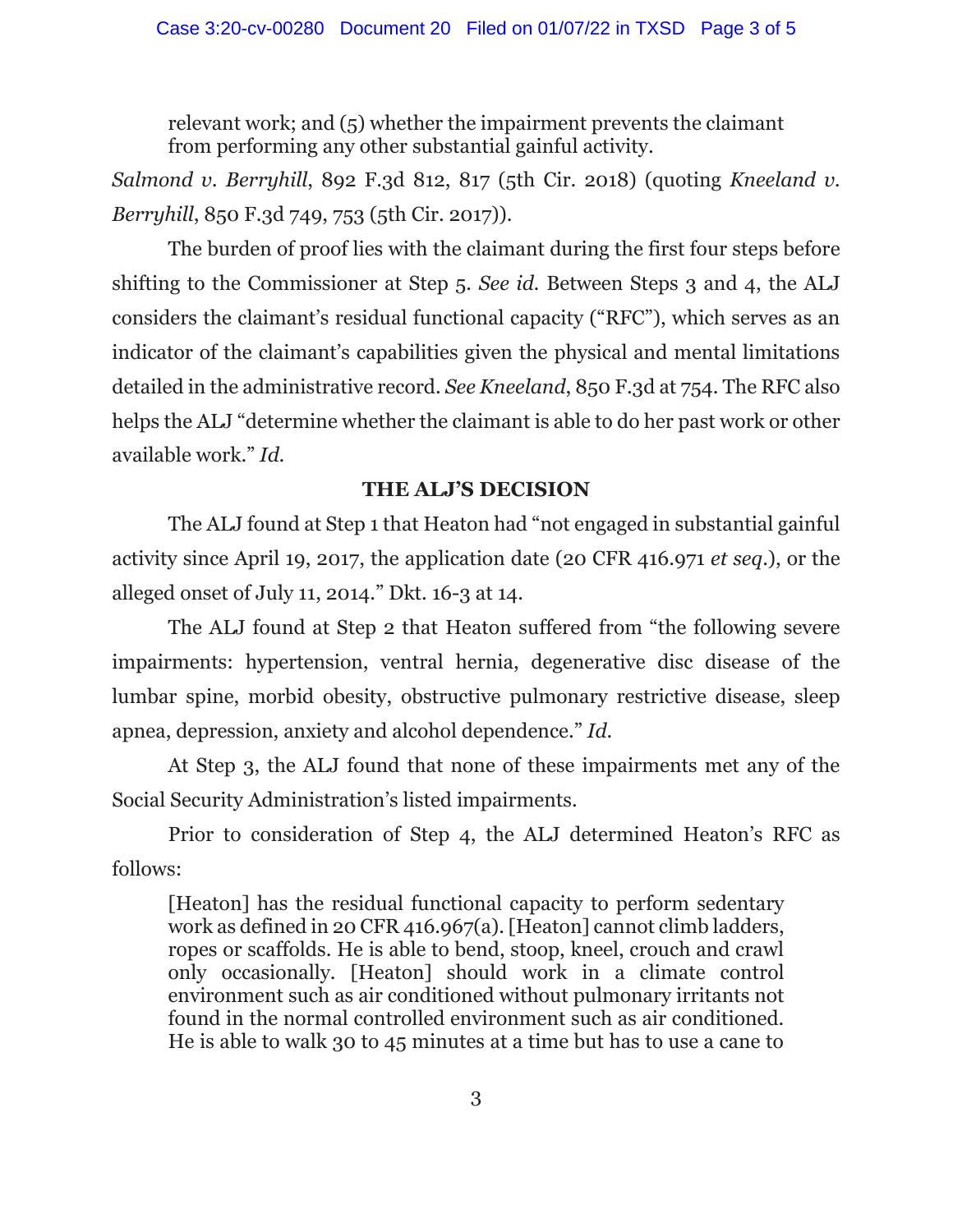mobilize. Mentally, [Heaton] is limited to simple and detailed work with frequent interaction with supervisors, coworkers and the public. *Id.* at 19.

 At Step 4, the ALJ found that Heaton is unable to perform any past relevant work. *See id.* at 25. At step five, the ALJ considered Heaton's age, education, work experience, and RFC in conjunction with the Medical Vocational Guidelines and the testimony of a vocational expert to determine if there was any other work he could perform. The ALJ concluded that Heaton "is capable of making a successful adjustment to other work that exists in significant numbers in the national economy. A finding of 'not disabled' is therefore appropriate." *Id.* at 28.

### **DISCUSSION**

In this appeal, Heaton contends that the ALJ's RFC finding is "erroneous because it fails to properly accommodate for all of [his] impairments." Dkt. 18 at 5. Specifically, Heaton claims that the ALJ's finding that he can perform sedentary work is internally inconsistent. His argument on this point is muddled. First, he notes that an individual working at the sedentary level is required to "occasionally" stand and walk and "lift[] and carry[] articles like docket files, ledgers, and small tools." *Id.* (citing 20 C.F.R. § 416.967(a)). Next, he explains that in terms of walking or standing, "occasionally" means that "periods of standing or wal[k]ing should generally total no more than about 2 hours out of an 8 hour day." *Id.* (citing Social Security Ruling (SSR) 83-10, 1983 WL 31251, at \*5). After pointing out that the ALJ limited his standing and walking to 30 to 45 minutes at a time and indicated that he would need to use a cane when walking, Heaton sums up by arguing that the ALJ erred in not limiting his ability to lift or carry in any way, despite the fact that at least one of his hands and arms would be occupied by the use of a cane.2 *See id.* at 6. In my view, this argument is misguided.

<sup>2</sup> Heaton cites only one case in support of his argument: *Villarreal v. Colvin*, 221 F. Supp. 3d 835, 851 (W.D. Tex. 2016). However, I find that *Villarreal* is inapposite. In *Villarreal*, the ALJ determined that the claimant could perform a range of "light work" but described